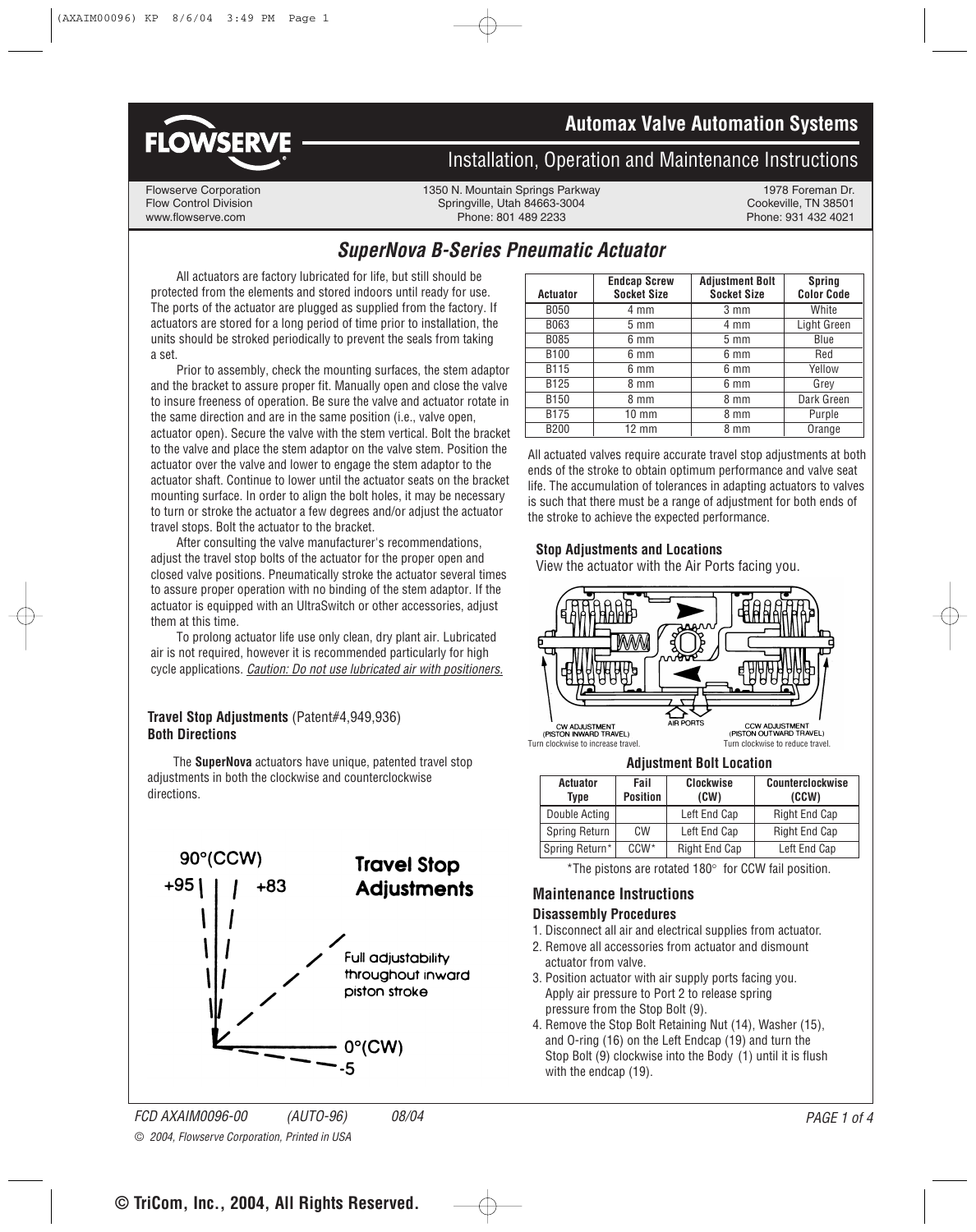

## **3-Position Control/Dribble Control Automax Valve Automation Systems**

## **Installation, Operation and Maintenance Instructions**

#### Flowserve Corporation **1350 N. Mountain Springs Parkway** 1978 Foreman Dr.<br>1978 Foreman Dr. 1350 N. Mountain Springs Parkway 1978 Foreman Dr. 1978 Foreman Dr. 1978 Foreman Dr. Flow Control Division Springville, Utah 84663-3004 www.flowserve.com Phone: 801 489 8611 Phone: 931 432 4021

5. Exhaust air from Port 2, the Stop Bolt (9) should now turn freely. Continue turning Stop Bolt (9) clockwise until it it is disengaged from the Endcap.

### 6. **Spring Return Actuator:**

#### **CAUTION: Follow step 4 to relieve force on inward travel stop before proceeding.**

To remove Spring Return endcap, first completely remove two diagonal Endcap Screws (21) from one endcap. The two remaining endcap screws should be removed evenly. As the screws are removed, the springs will push the endcap out. Repeat for opposite side. The springs will be totally unloaded before the screws are completely unthreaded. Remove the springs (23,24,25).





Actuator with springs totally disarmed

**Double Acting Actuator:** Remove the 8 endcap screws (21). Step (7) will push the endcaps (18,19) from the body (1).

- 7. Rotate Pinion (3) counterclockwise (DA & SR-FCW) or clockwise (DR & SR-FCCW) to drive the pistons (2) off the end of the rack. Pull the left piston (2) from the body (1) by pulling on the stop bolt (9).
- 8. Remove the right piston (2) by pushing out through inside of Body (1).
- 9. Remove the snap ring (5), steel pinion washer (4a), and pinion washer (4).
- 10. Tap pinion (3) lightly with plastic mallet to remove.
- 11. Remove seals from pinion, endcaps, and piston. If necessary, remove seal from top pinion bearing.
- 12. Top pinion bearing (26) is a light press fit into the housing. To remove, press out towards the bottom of the actuator body. Take care not to damage any of the surfaces. Bottom pinion bearing (27) is split. To remove, find split in bearing and spread apart just enough to fit over bottom pinion.

#### **Reassembly Procedures**

- 1. Inspect all parts for wear and replace any worn parts as needed. Replace all O-rings.
- 2. Clean all components and lightly grease cylinder bore, pinion and seals per temperature rating notes (page 4).
- 3. Reverse the disassembly procedures to reassemble. Grease endcap screw (21) threads with multipurpose "polymer" fortified grease, such as Dubois Chemical MPG-2, before assembly.
- 4. If top pinion bearing (26) was removed, it must be pressed back into place. The top edge of the bearing must be even with the top of the body. Insert top pinion bearing seal (28) into place, pressing down with a blunt screwdriver or similar tool, taking care not to damage the seals.
- 5. The standard Pinion (3) orientation is with the NAMUR slot perpendicular with the body (1) in the CW position.
- 6. When fitting the Pistons (2) ensure the teeth engage the Pinion (3) at the same time by measuring in from the edge of the body (1) the same distance from each end. Note: The orientation of the pistons will determine the operation of the actuator. Refer to the diagrams under Operation for correct piston position.
- 7. Test the actuator for smooth operation and air leakage at service pressure before reinstalling.

#### **Changing Number of Springs**

- 1. Follow the Disassembly Procedures through step 6.
- 2. Determine nested spring combination of inner, middle and outer springs. Consult catalog torque charts, distributor or factory to determine appropriate spring group. Insert appropriate springs into cylinder. Springs must be properly seated against piston and endcap to assure that springs do not bind.
- 3. Re-assemble the actuator.

| Spring chart B063-B200 |                             |                       |                      |
|------------------------|-----------------------------|-----------------------|----------------------|
|                        | <b>Spring Combination 1</b> |                       |                      |
| <b>Spring Group</b>    | #1 Spring<br>(inner)        | #2 Spring<br>(middle) | #3 Spring<br>(outer) |
| 4                      |                             | 2                     |                      |
| 5                      |                             | 1 <sup>③</sup>        | 1 <sup>③</sup>       |
| 6                      |                             |                       | 2                    |
| 7                      |                             |                       | $\overline{2}$       |
| 8                      | $\overline{2}$              |                       | $\overline{2}$       |
| 9                      | 1 <sup>③</sup>              | 1 <sup>③</sup>        | 2                    |
| 10                     |                             | 2                     | $\overline{2}$       |
| 11                     |                             | 2                     | 2                    |
| 12                     | $\overline{2}$              | 2                     | $\overline{2}$       |

**Spring chart B050** ➁

| <b>Spring Combination 1</b> |           |                                                 |
|-----------------------------|-----------|-------------------------------------------------|
| #1 Spring<br>(inner)        | #2 Spring | #3 Spring<br>(low rate outer) (high rate outer) |
| 1③                          | 1③        |                                                 |
|                             |           |                                                 |
|                             |           |                                                 |
|                             |           |                                                 |
|                             |           |                                                 |
|                             |           |                                                 |

➁ B050 has maximum of 2 springs per endcap ➂ Install springs on opposite sides Note:  $\oplus$  #1 Spring has one color code dot #2 Spring has two color code dots #3 Spring has three color code dots

### **Changing Pinion Orientation**

#### **Note: Steps 4&8 are not required for DA actuator.**

- 1. Disconnect all air and electrical supplies from actuator.
- 2. Remove all accessories from actuator and dismount actuator from valve.
- 3. Position actuator with air supply ports facing you.
- 4. Follow step 6 under disassembly procedure to unload spring pressure from right endcap (18) only.
- 5. Remove the Pinion Snap ring (5), Steel Pinion Washer (4a) and Pinion Washer (4).
- 6. Tap Pinion (3) lightly with plastic mallet to remove.

#### **Caution:**

#### **Failure to follow step 4 will result in permanent damage to SR actuator.**

- 7. Reverse steps 5&6 with new pinion (3) orientation.
- 8. Assemble right endcap (18) in reverse order of disassembly. Grease endcap screw (21) threads with multipurpose "polymer" fortified grease, such as Dubois Chemical MPG-2, before assembly.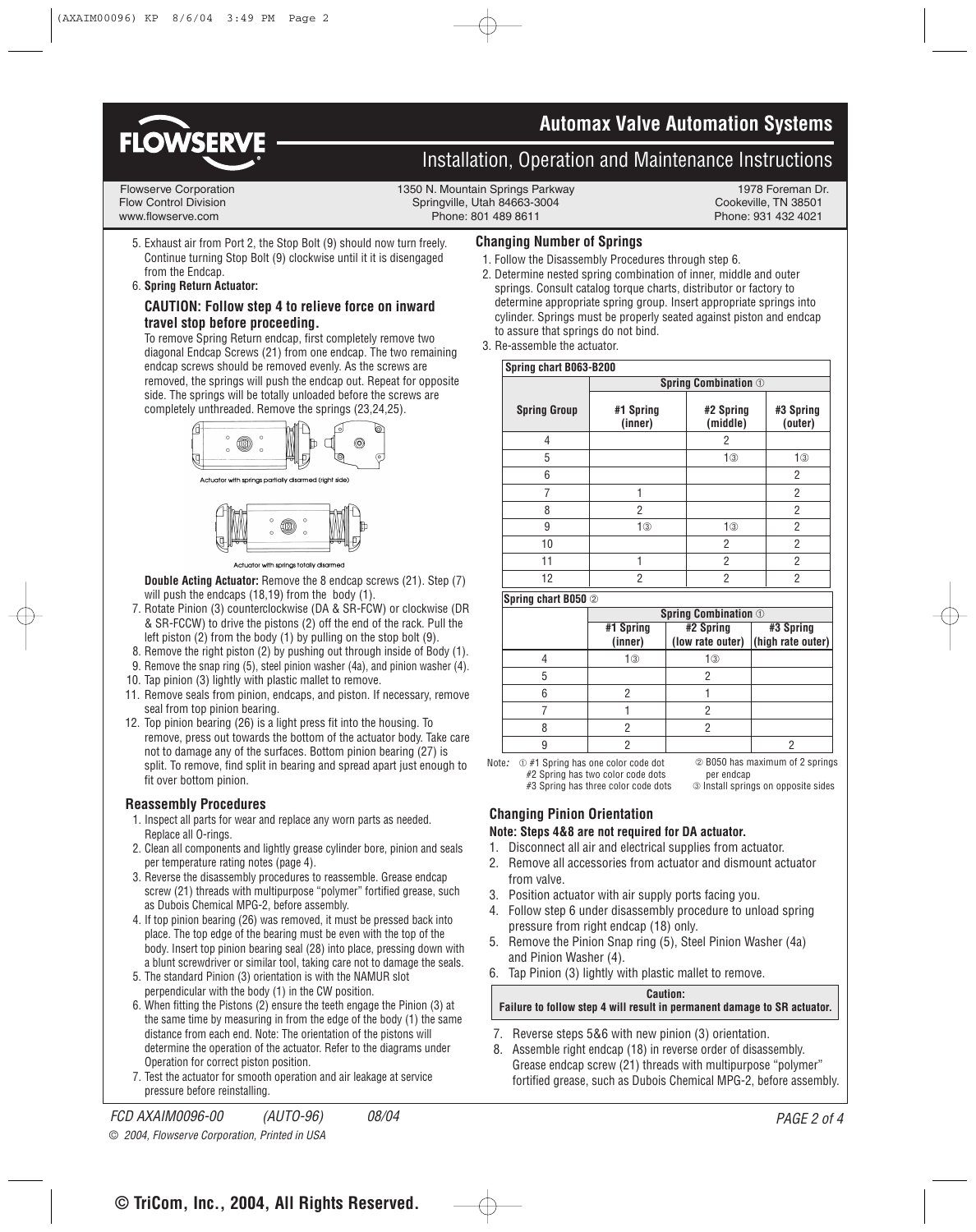

## **3-Position Control/Dribble Control Automax Valve Automation Systems**

## **Installation, Operation and Maintenance Instructions**

Flowserve Corporation 1350 N. Mountain Springs Parkway 1978 Foreman Dr.<br>Flow Control Division 1978 Foreman Dr. Springville. Utah 84663-3004 1978 Foreman Dr. Flow Control Division Springville, Utah 84663-3004 Cookeville, TN 38501<br>
Phone: 801 489 2233<br>
Phone: 931 432 4021 Phone: 801 489 2233

**Operation** (as viewed from top of actuator)

### **Double Acting**

Applying air pressure to Port 2 drives the pistons outward, which turns the pinion counterclockwise as the air volume on the outside of the pistons exhausts through Port 1.



## **Spring Return (Fail CW)**

Applying air pressure to Port 2 drives the pistons outward, which compresses the springs and turns the pinion counterclockwise as the air volume on the outside of the pistons exhausts through Port 1.

Applying air pressure to Port 1 drives the pistons inward, which turns the pinion clockwise as the air volume on the inside of the pistons exhausts through Port 2.



Exhausting the air pressure from Port 2 allows stored energy of the springs to drive pistons inward, turning the pinion clockwise. Air volume on outside of pistons vents through Port 1.



### **Spring Return (Fail CCW)**

Applying air pressure to Port 2 drives the pistons outward, which compresses the springs and turns the pinion clockwise as the air volume on the outside of the pistons exhausts through Port 1.

 $P<sub>1</sub>$ 

P<sub>2</sub>



Exhausting the air pressure from Port 2 allows stored energy of the springs to drive pistons inward, turning the pinion counterclockwise. Air volume on the outside of pistons vents through Port 1.